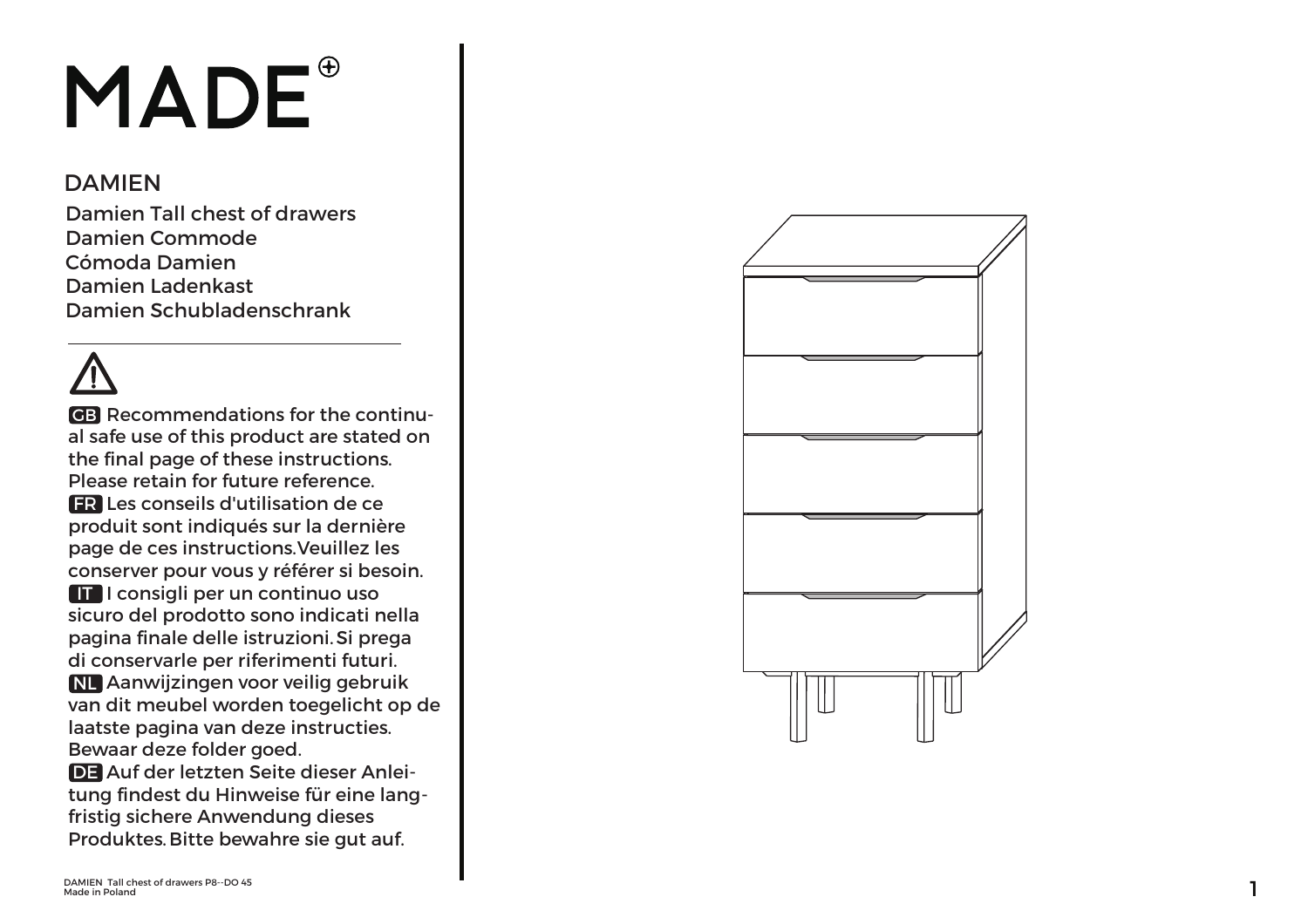

#### **ENGLISH**

 Because of the variety of different wall types, we cannot provide you with theexact fittings to fix this product It is necessary that you identify the type ofwall you intend to fix this item onto and contact your local hardware store to getthe appropriate fittings.

#### **FRANÇAIS**

 <sup>A</sup> cause des différentesvariétés de mur, nous ne pouvons pas vous fournir les exacts ustensiles pour fixer ce produit. Ilest nécessaire que vous identifiez sur queltype de mur vous entendez fixer cesaccessoires, et vous contactiez le fournisseur de matériaux le plus proche pour vous procurez les ustensiles les plusapproprier.

#### **ITALIANO**

 <sup>A</sup> causa delle diverse varietà di muri, nonpossiamo fornirvi gli utensili esatti perfissare questo prodotto al muro. <sup>E</sup> necessario che identificate su che tipologiadi muro intendente fissare gli accessori, <sup>e</sup> vi mettiate in contatto con il fornitore dimateriali più vicino a voi per procurarvi gliutensili giusti.

#### **NEDERLANDS**

 Vanwege het grote aantal verschillendemuurtypen, kunnen we je geen exacte instructies geven voor het monteren vandeze haken. Bij twijfel kun je het beste nakijken tegen welk type ondergrond je de haken wil bevestigen en vervolgens navraag doen bij een bouwmarkt bij jouin de buurt.

#### **DEUTSCH**

 Aufgrund der vielen ArtenvonWänden, können wir Ihnen leider nicht die richtigen Zubehörteile für dieses Produktliefern. Finden Sie heraus,was Sie für eine Wand haben und fragen Sie im Baumarkt nach den entsprechendenArmaturen, um es anzubringen.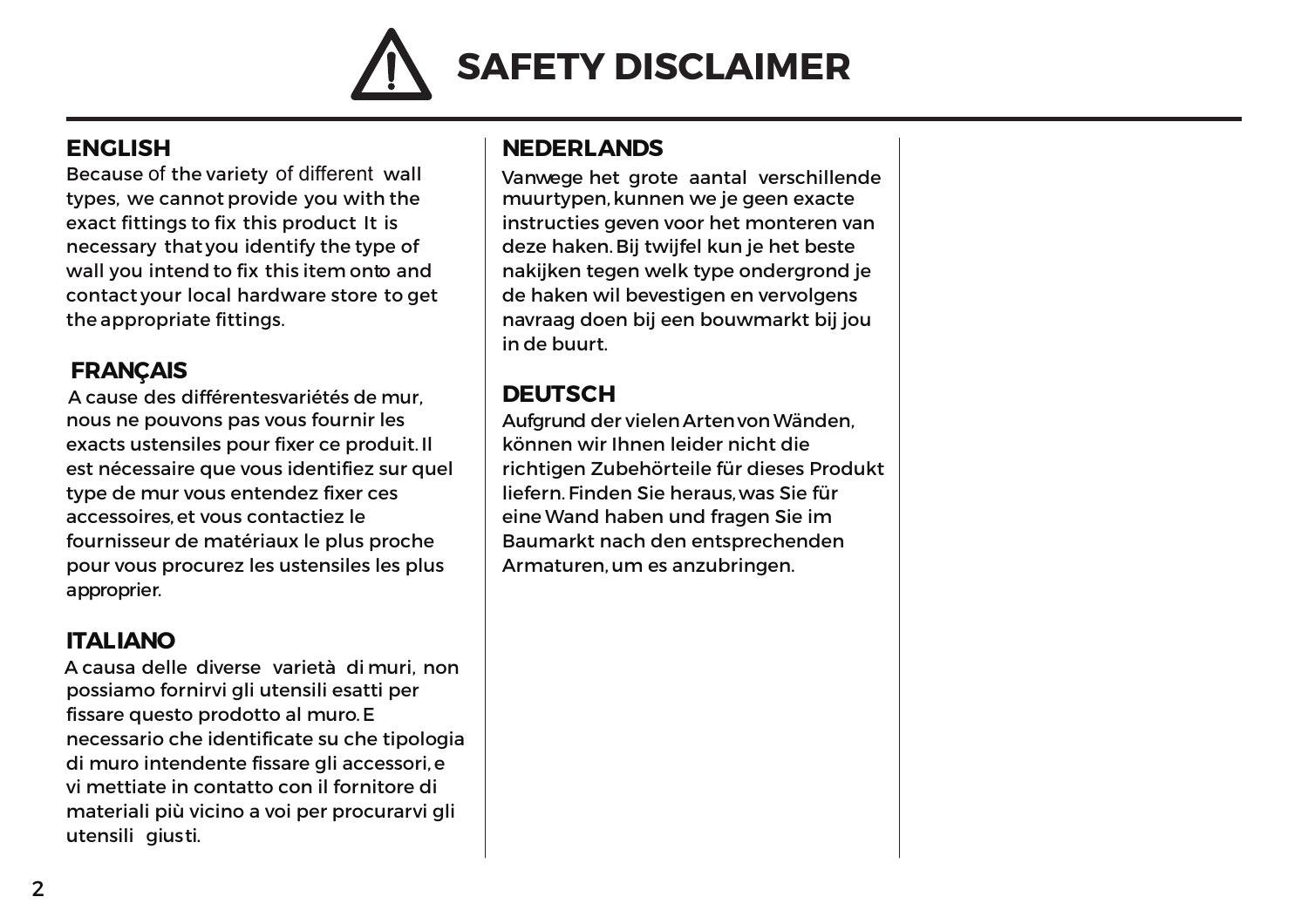





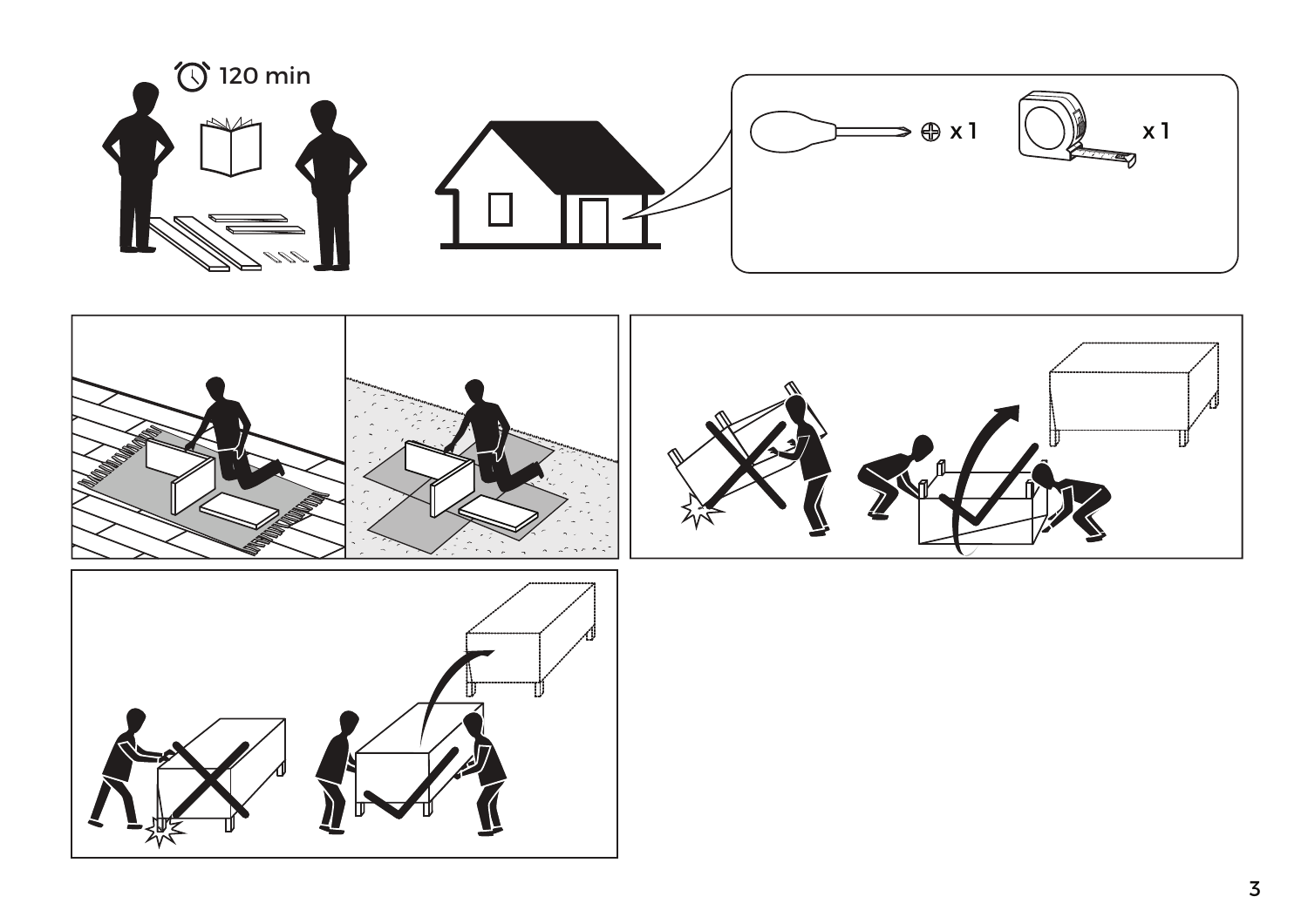## 0 10 20 <sup>30</sup> <sup>40</sup> <sup>50</sup> 60mm







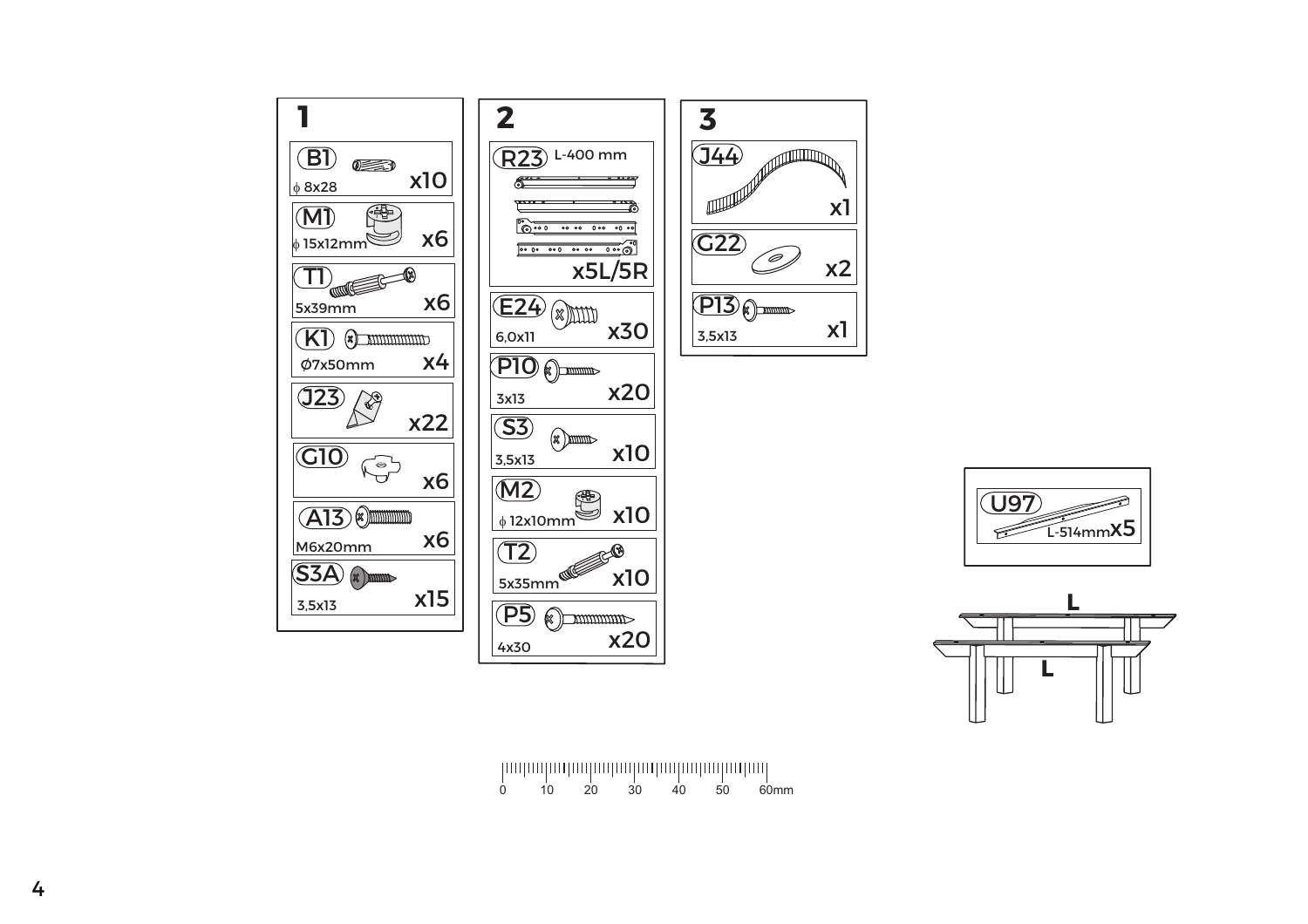

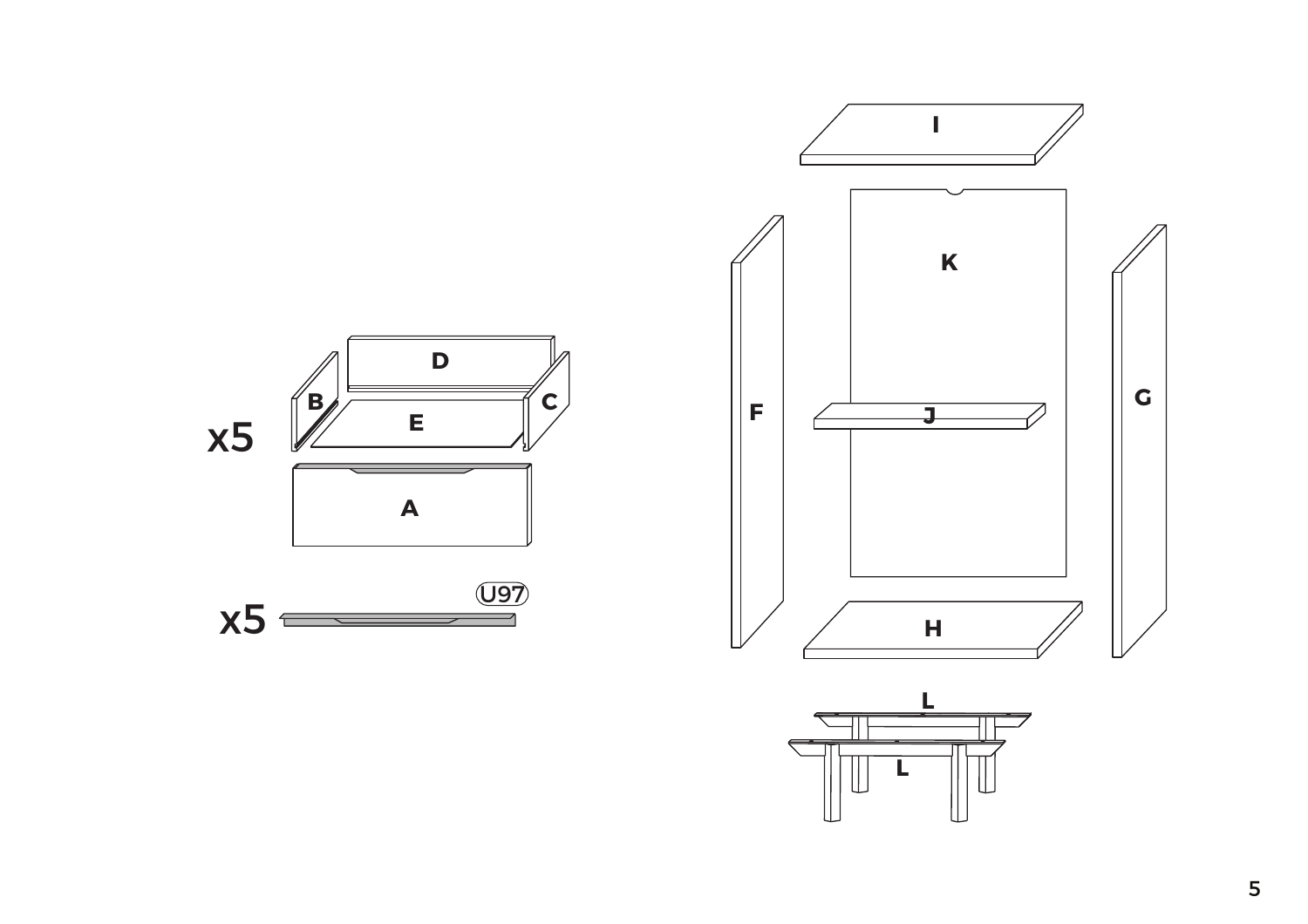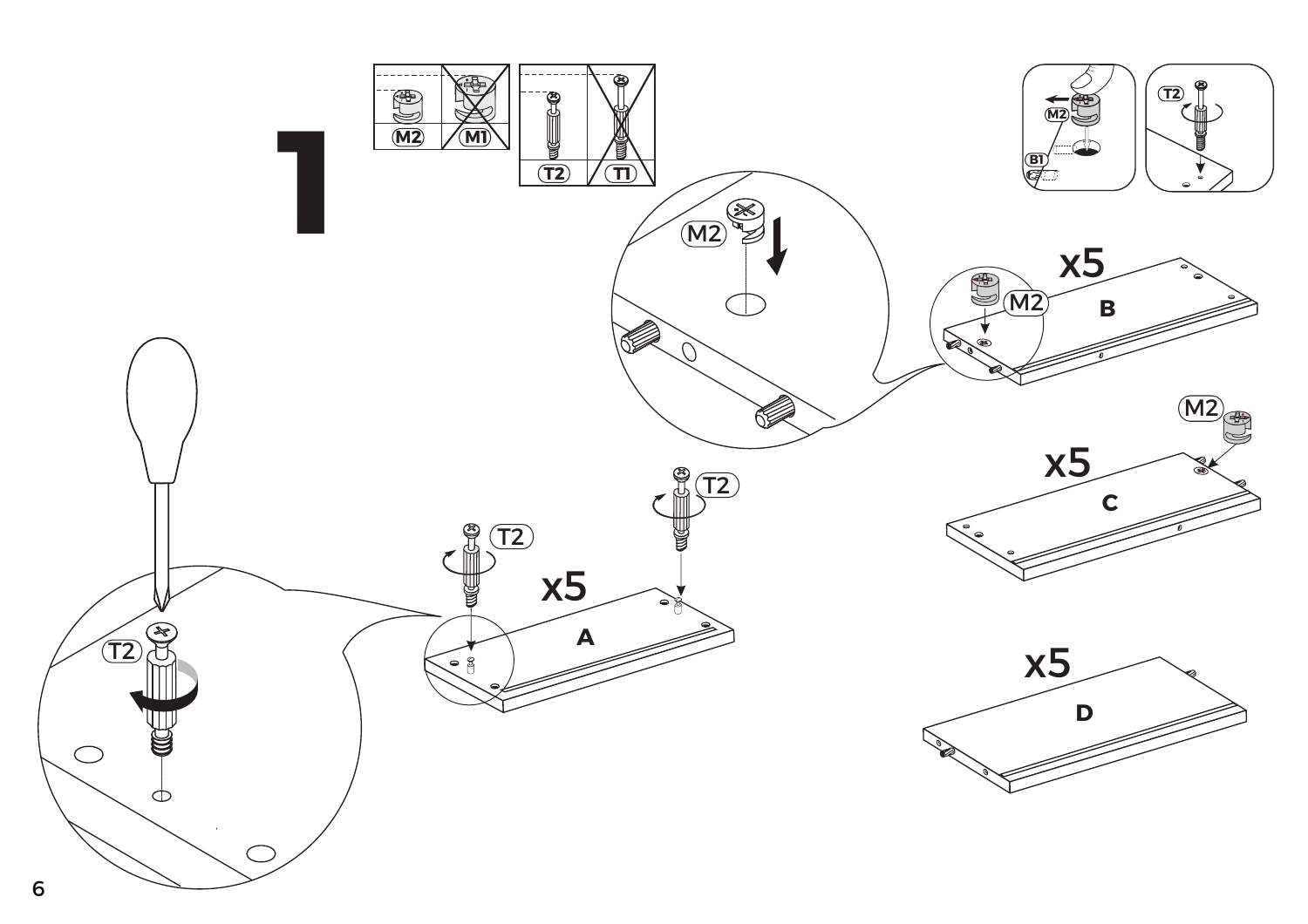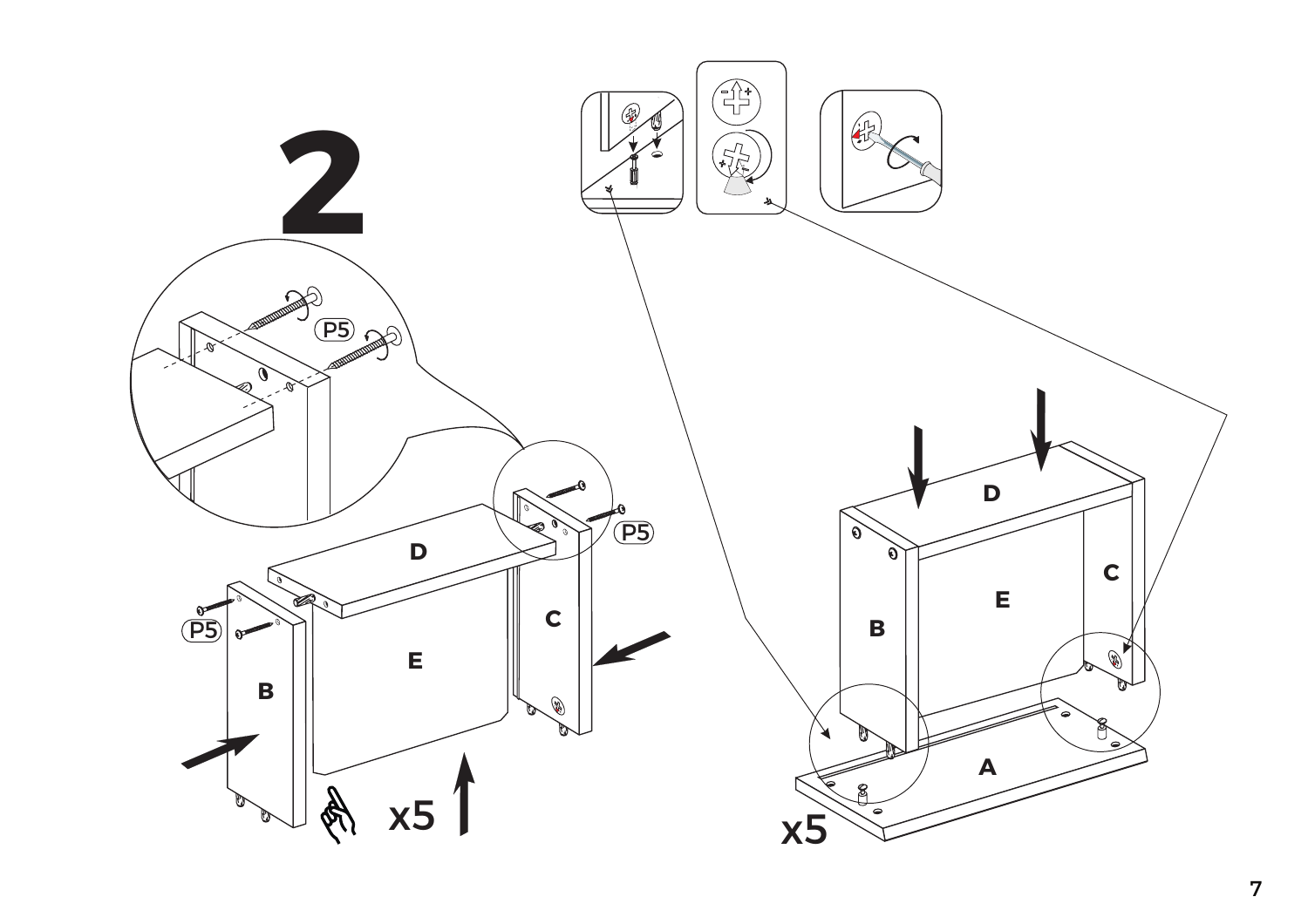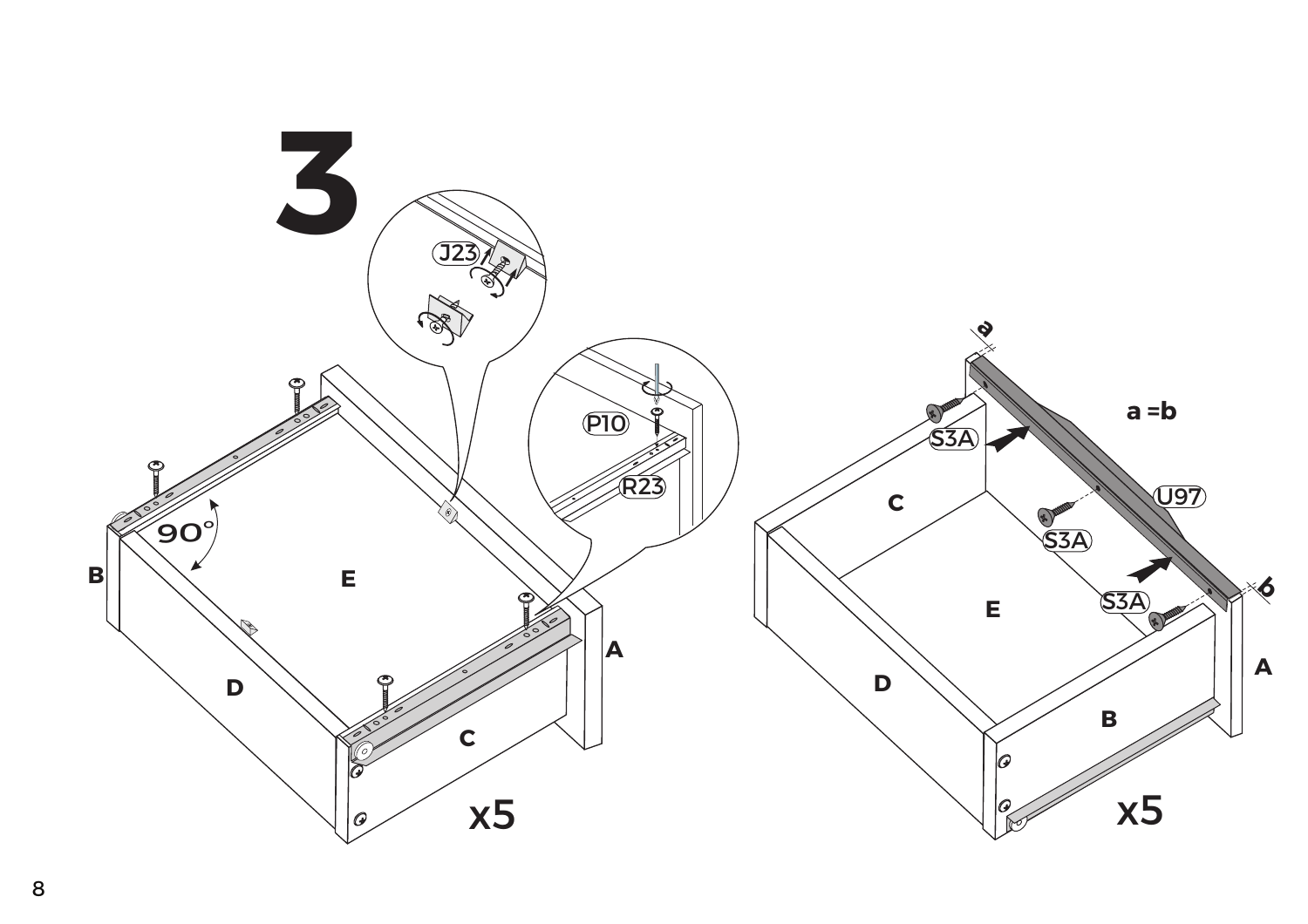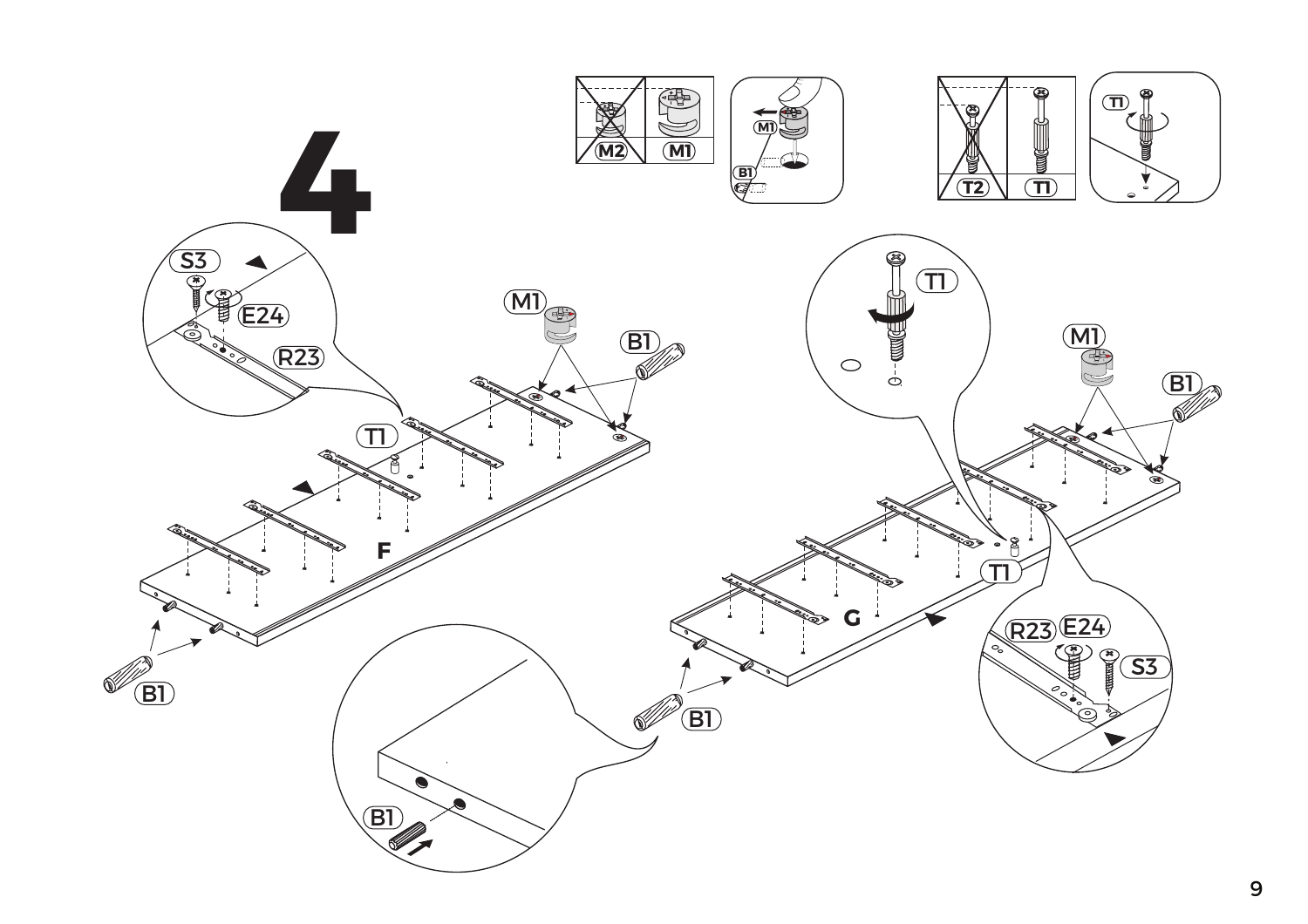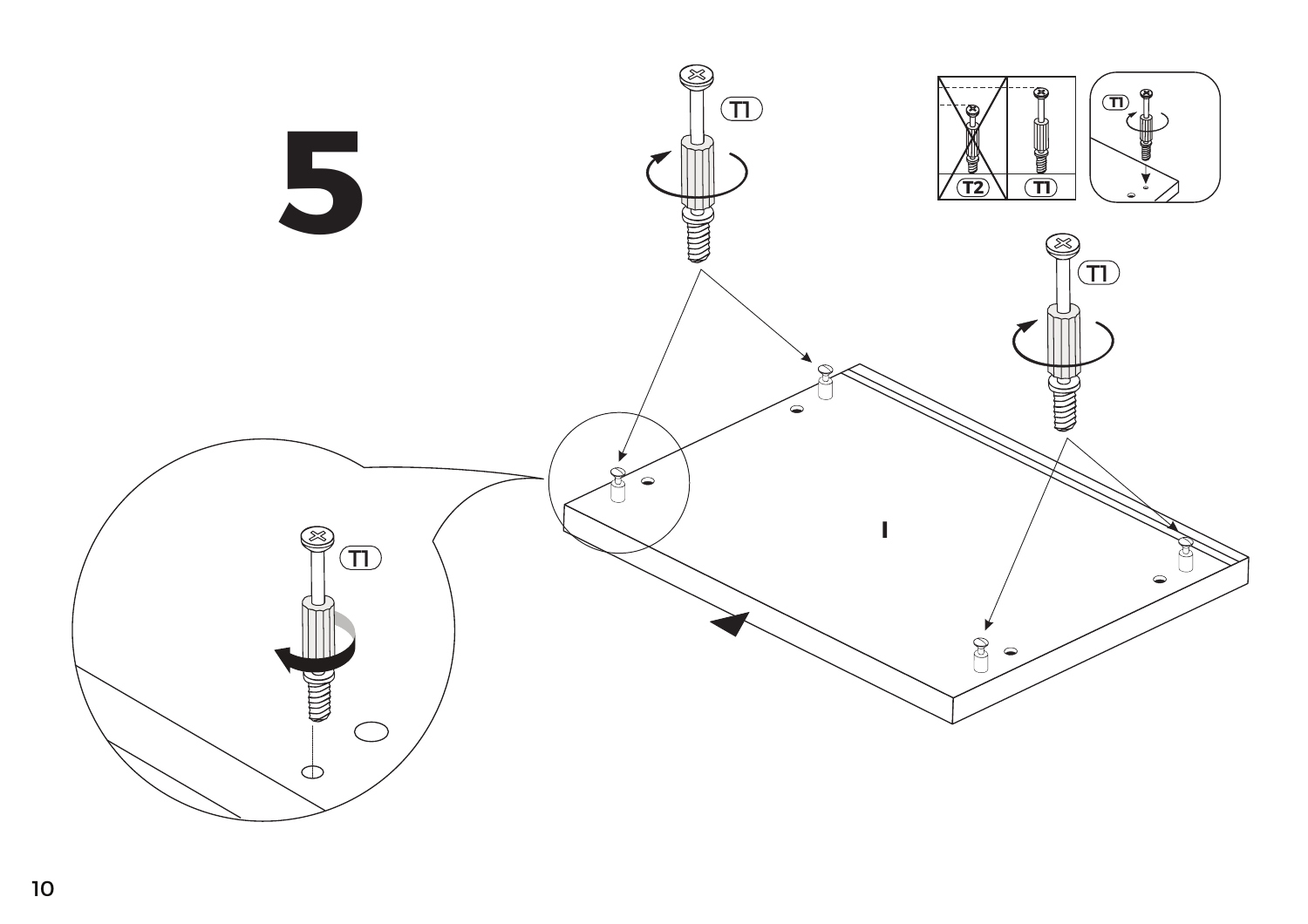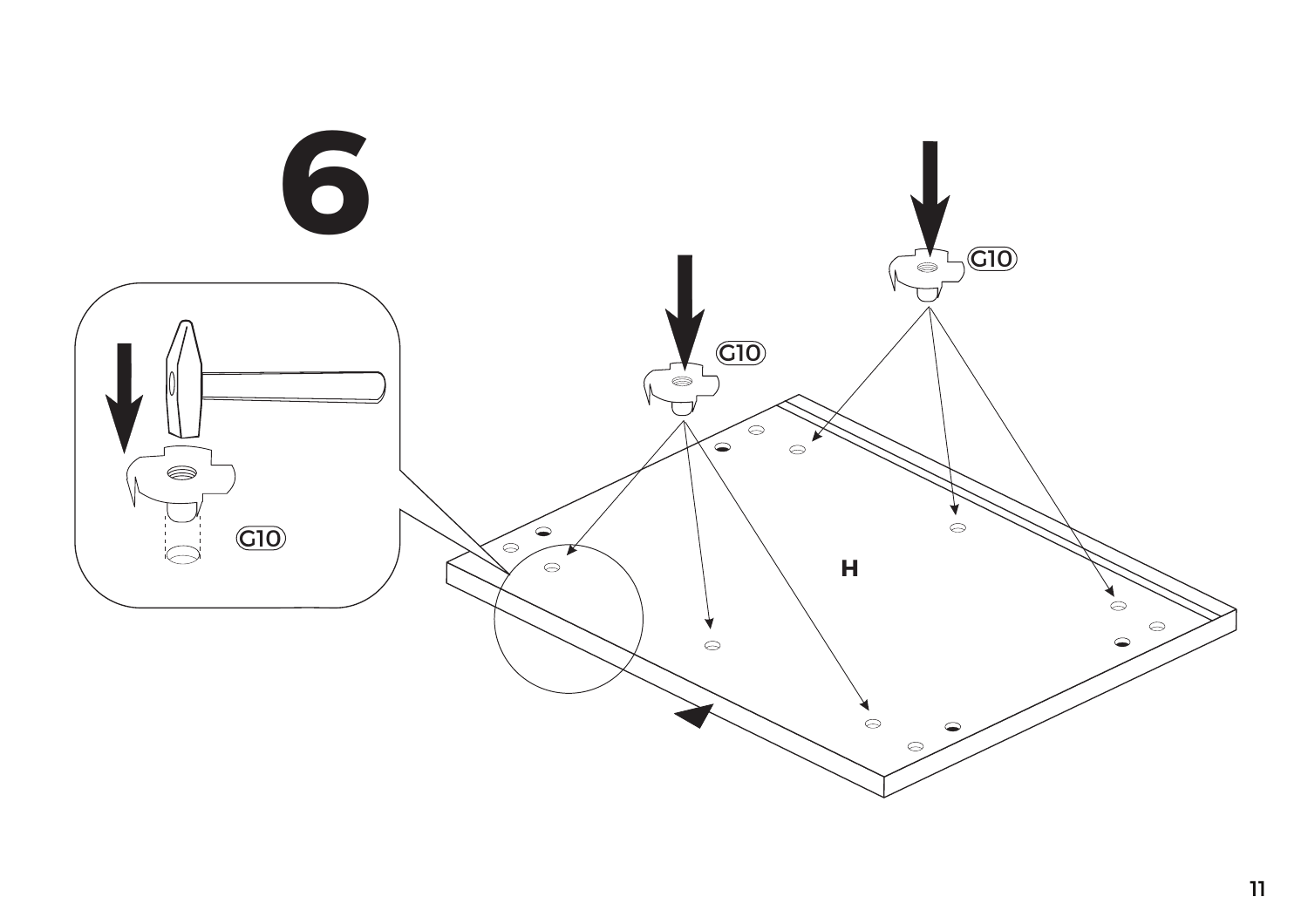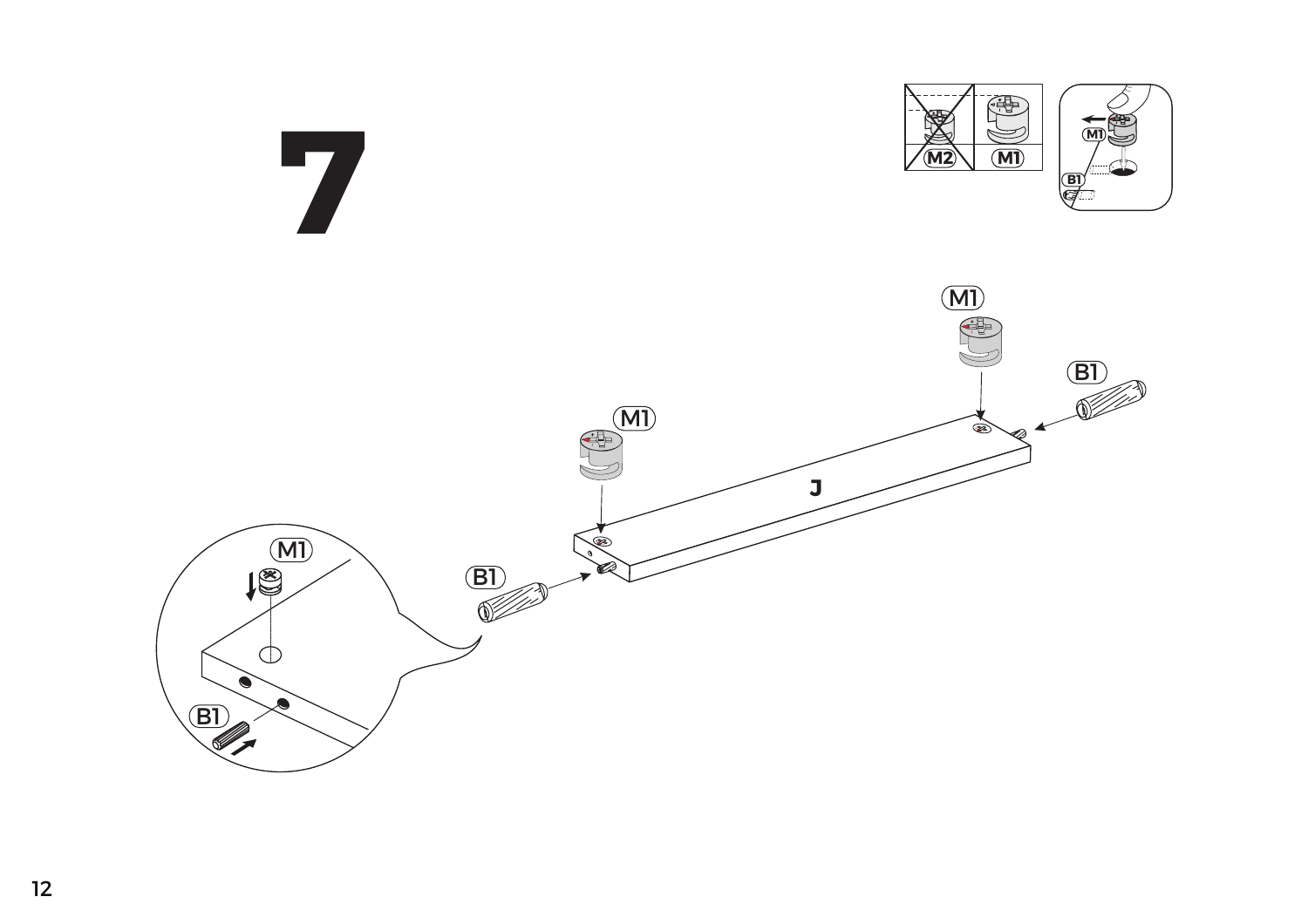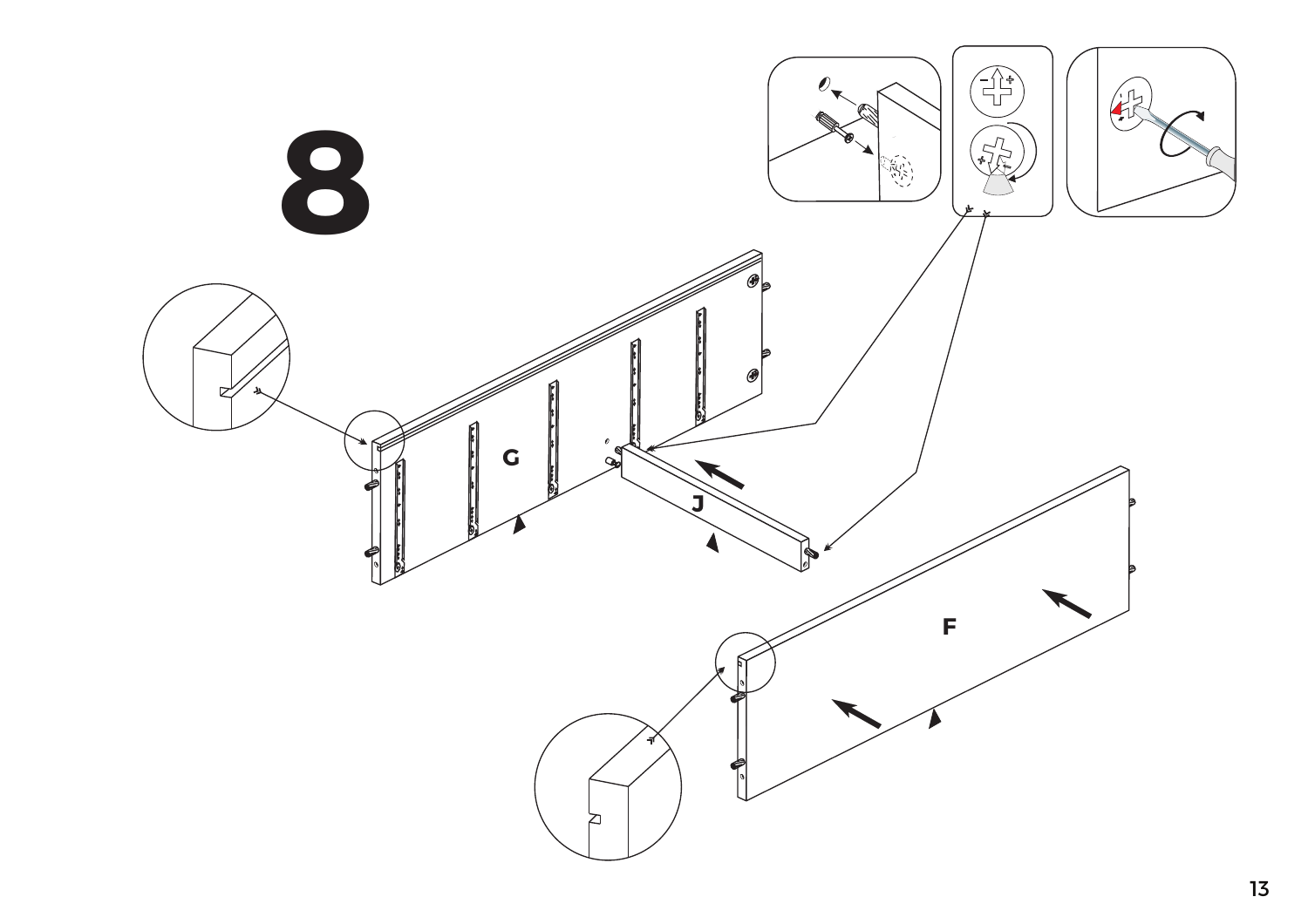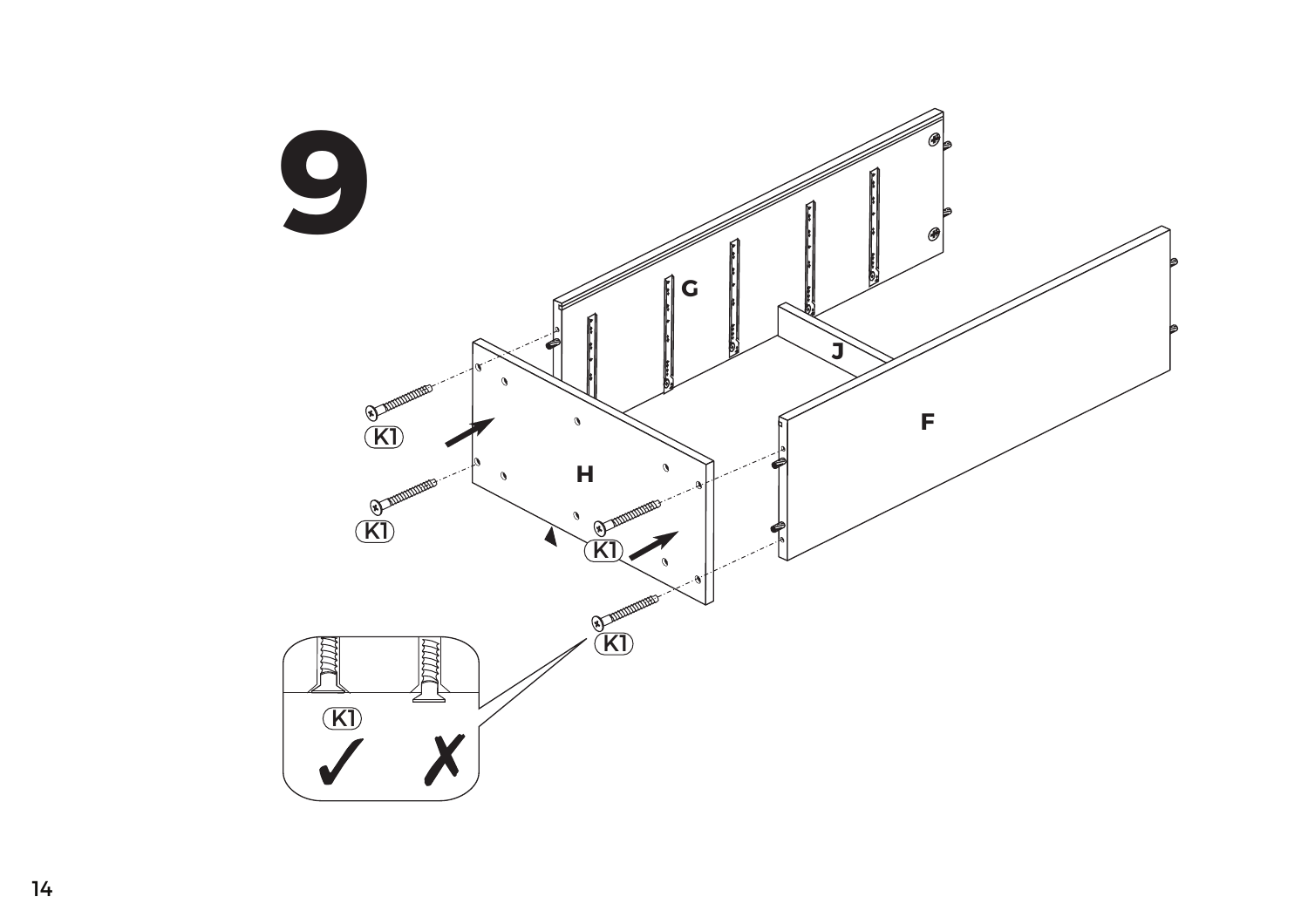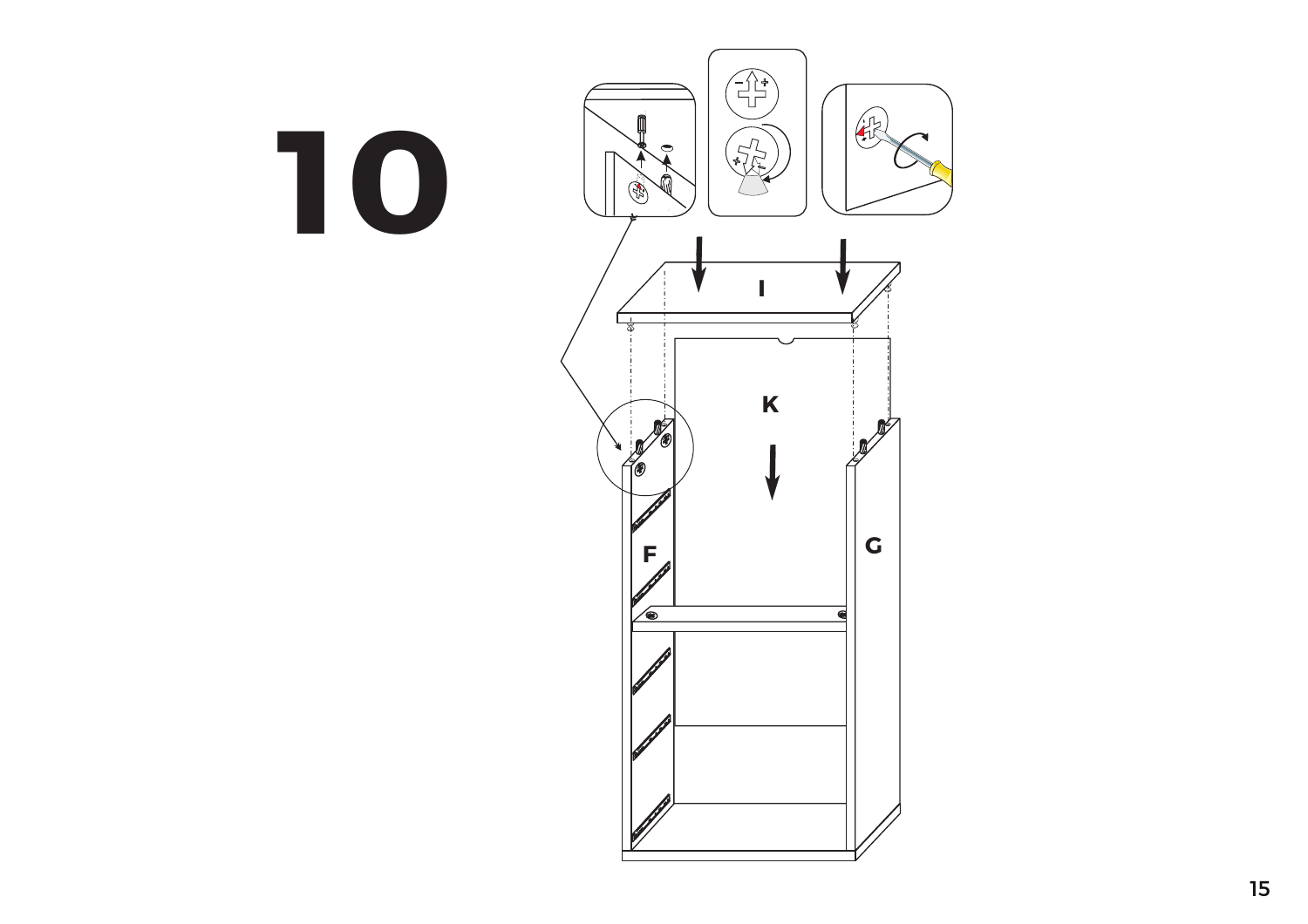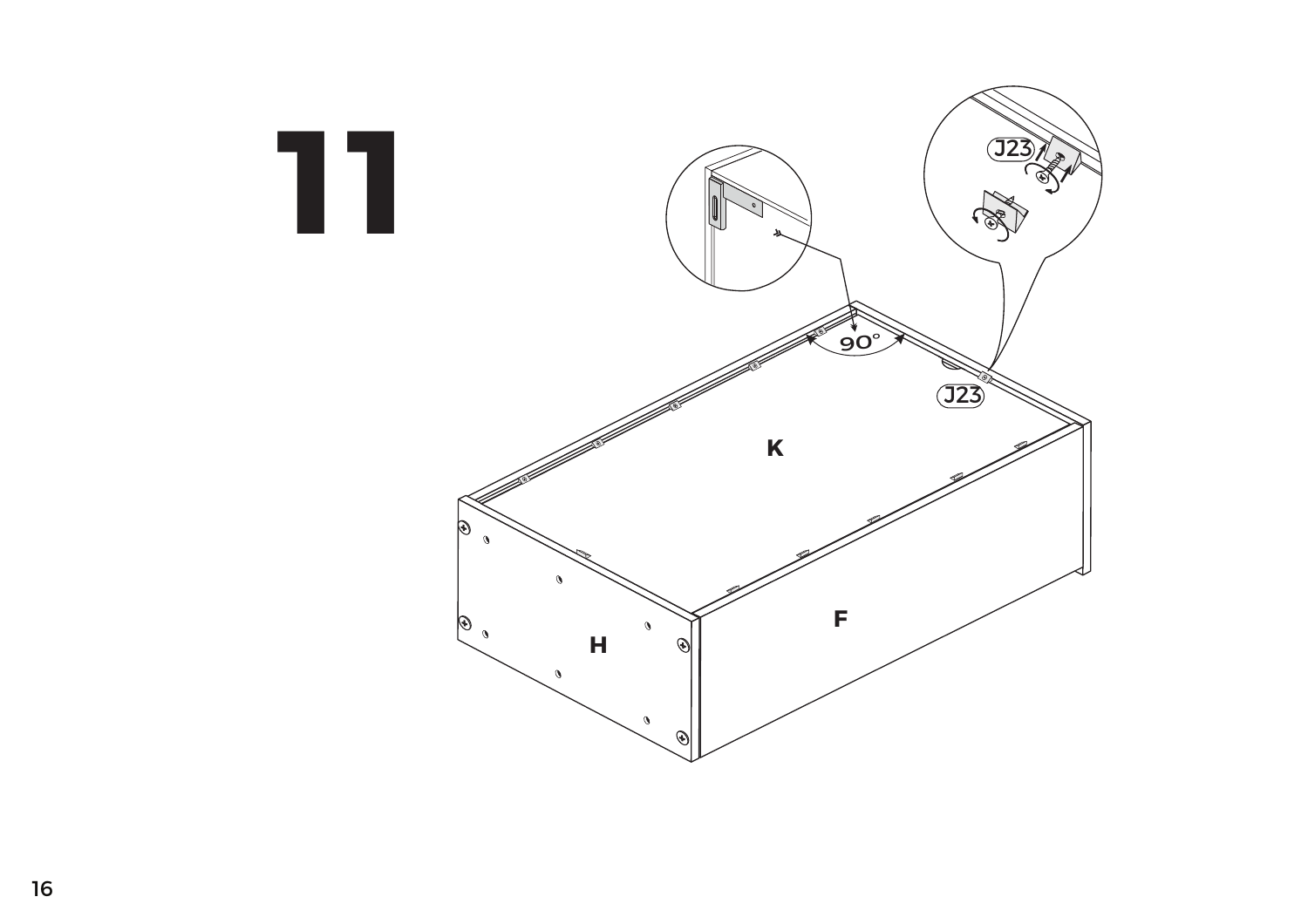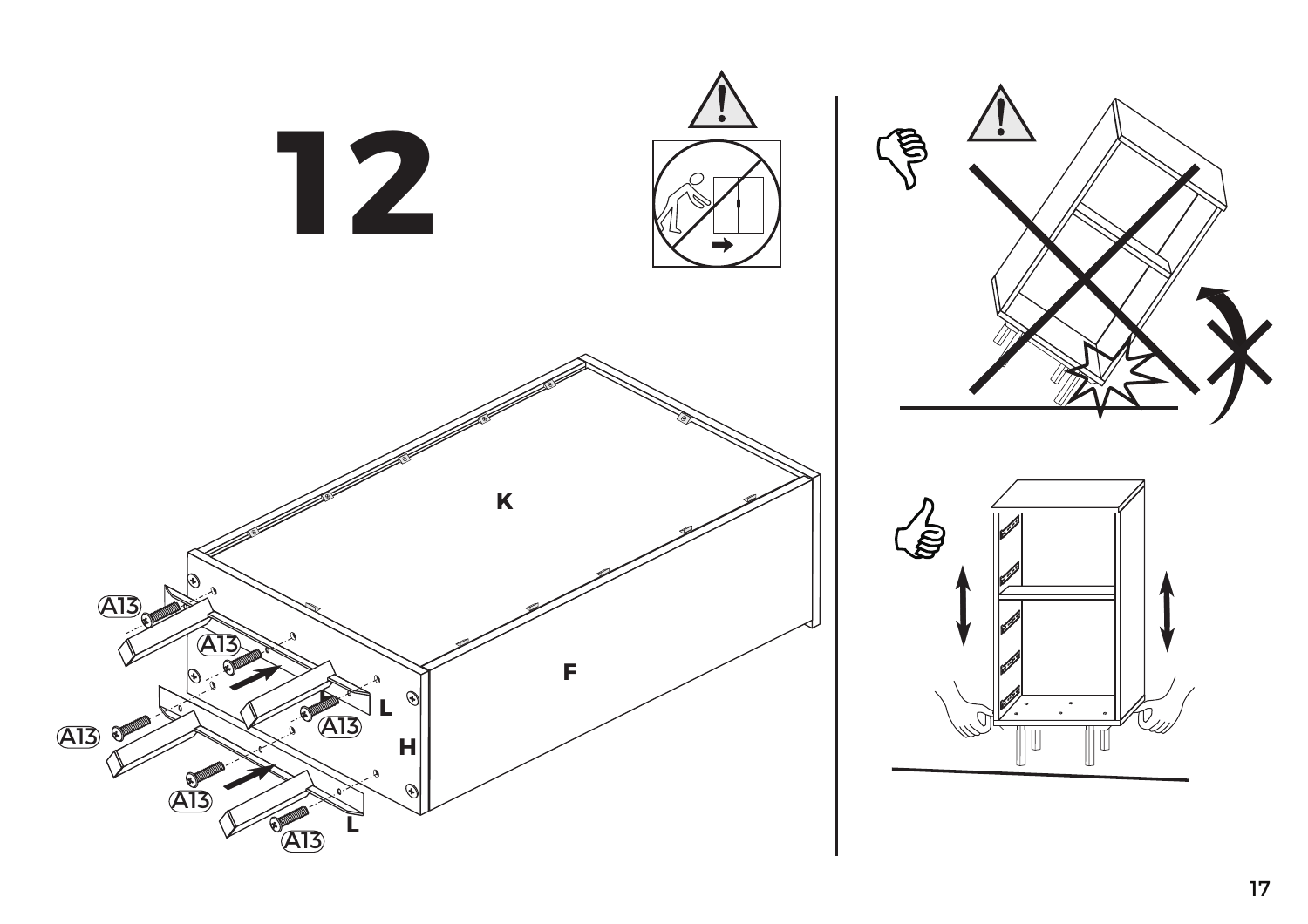attached to the product and the wall to ensure it **·** A safety strap / bracket is included with thisitem. Please ensure the strap / bracket isremains stable at all times during use.

**13**

 **·**The unit must only be used on a level floor.**FR**

#### **·**Une sangle / un support de sècuritè est inclus dans cet article. Assurez-vous que la sangle/lesupport soit fixè au produit au mur pour s'assurer qu'il reste stable en permanencependant l'utilisation.

**·** Le produit doit être utilisè à hauteur deplancher.

### **NL**

**GB**

**·**Dit product is inclusief veiligheids riempje/ haakje. Zorg ervoor dat het riempje / haakje aan het product en de muur bevestigd wordt zodathet stabiel blijft bij gebruik.

**·**Dit meubel dient allen op een even vloergebruikt te worden.

#### **DE**

**·**Dieses Produkt enthält einen Sicherheitsrie men mit Schlaufe. Der Riemen und die Schlaufe**·** Stellen Sie das Produkt nur auf einem ebenen.müssen am Produkt und der Wand befestigtwerden, damit das Produkt immer stabli steht.





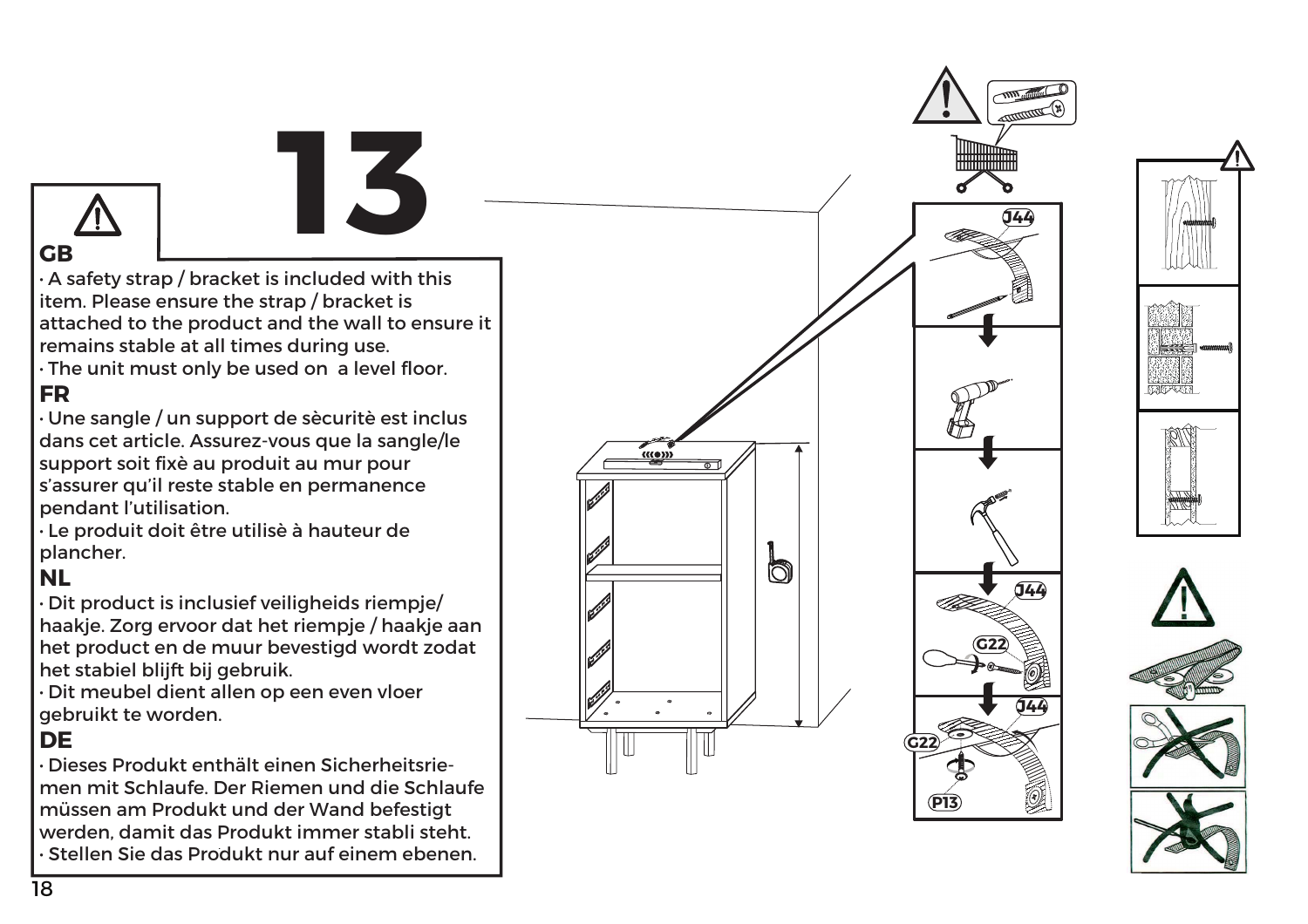